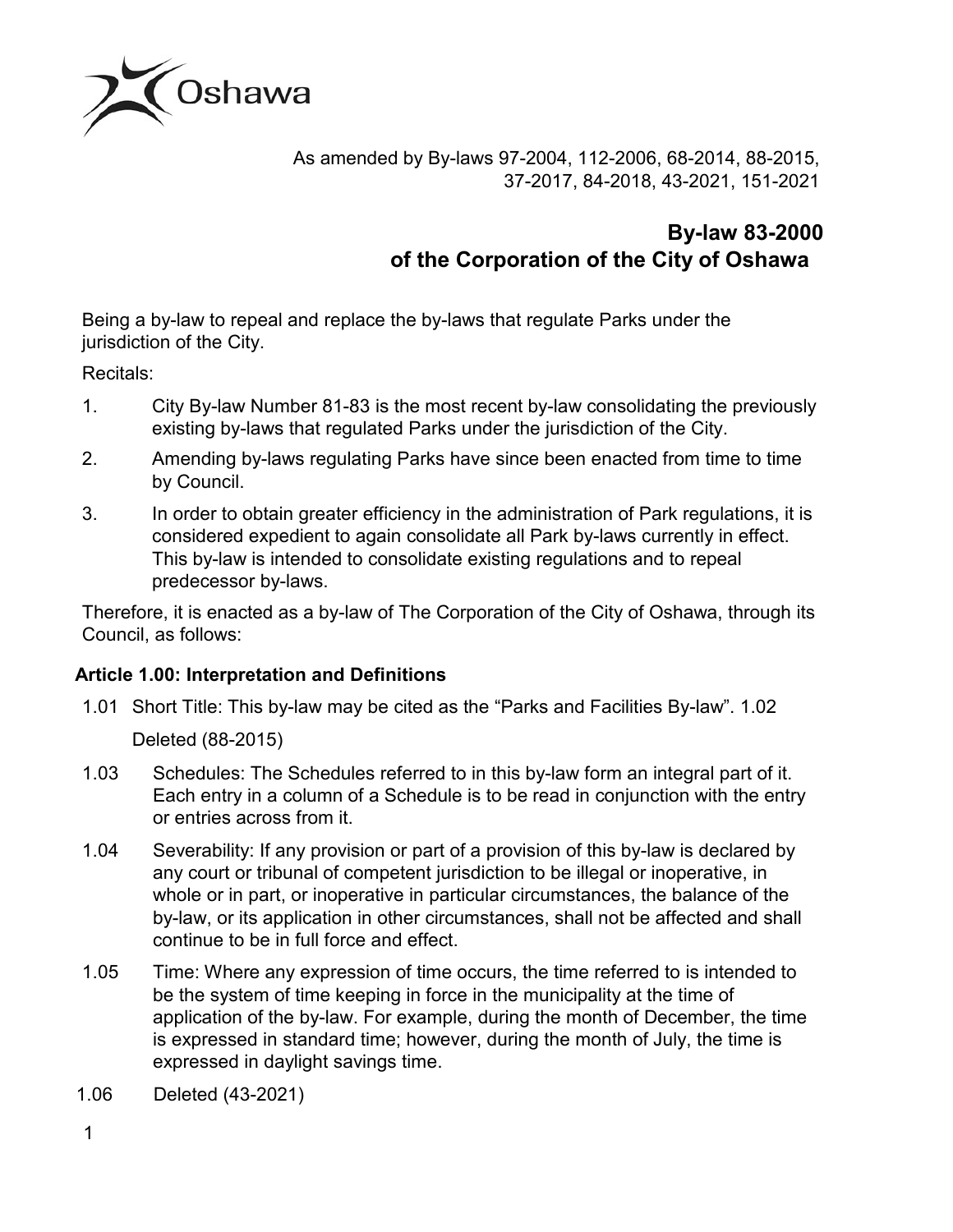- 1.07 Number: All words in this by-law must be read and construed as incorporating the singular or the plural in any case, as applicable.
- 1.08 Headings: Article, section and paragraph headings are inserted solely for ease of reference.
- 1.09 Legislation: Unless otherwise indicated, all references to Provincial Legislation in this By-law are references to the Revised Statutes of Ontario, 1990, as amended from time to time, including successor legislation. Titles of Provincial Statutes are printed in italics. All references to City by-laws in this by-law are references to those by-laws, as amended from time to time, including successor by-laws.
- 1.10 Entire or Partial References: References to nouns in this by-law may be interpreted as references to the entire thing or to any portion of it, as the context allows.
- 1.11 Definitions: Where the words listed in this section appear in this by-law printed in capital letters, they are used as defined in the lettered paragraph of this section. Words printed in regular case should be read in the context of their ordinary, everyday meanings.
- (a) "Authorized Sign" means any sign, notice, or other device which has been placed or erected in or upon a Park under the authority of this or other by-laws for the purpose of the general management, identification, control and regulation of activities within a Park.
- (a.0) "Authorized Person" means each of:
	- a) security guard employed by or under contract with the City;
	- b) such persons employed by the City within the City's Recreation and Culture Services or Operations Branch at the rank of Supervisor or higher as are from time to time appointed by the Commissioner, Community Services Department in consultation with the Director, Recreation and Culture Services or the Director, Operations;
	- c) a police officer employed by a municipal police force, by the Ontario Provincial Police or by the Royal Canadian Mounted Police;
	- d) the Chief Administrative Officer, Commissioners and each Director of the City;
	- e) a Municipal Law Enforcement Officer appointed to enforce the By-laws of the City. and;
	- f) the Corporate Security Manager.

(43-2021)

(a.1) "Barbeque" means a portable or fixed device, whether powered by coal, wood, propane or other fuel, or electricity, including a hibachi, a permanent structure

designed and intended solely for the cooking of food in the open air." (88-2015) (b)

"City" means The Corporation of the City of Oshawa.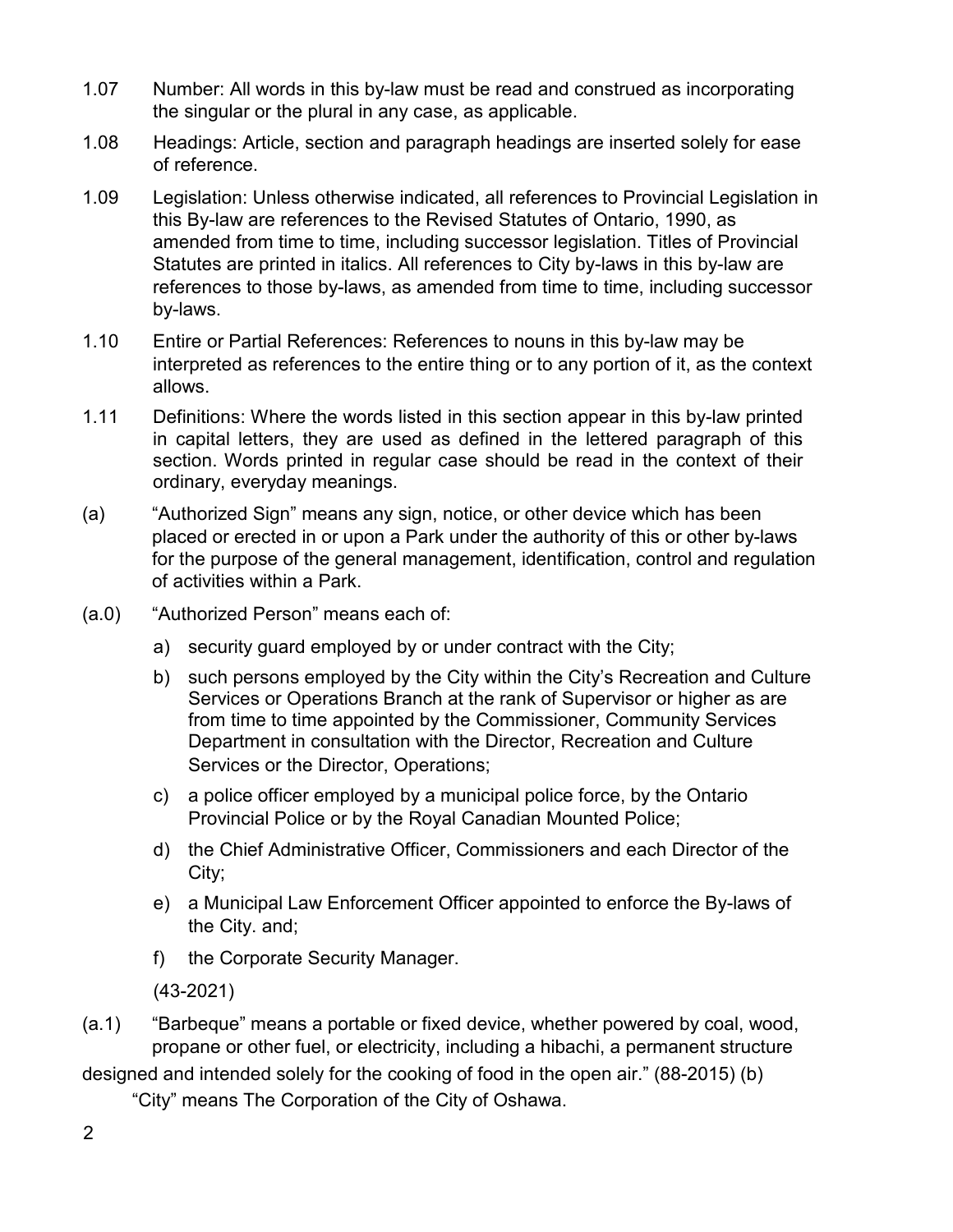- (c) "Commissioner" means the Commissioner of the Community Services Department or their successor or designate. (88-2015) (43-2021)
- (d) "Council" means the elected Council of The Corporation of the City of Oshawa.
- (e) "Designated Area" means any area, approved by Council, defined, constructed or set aside for a specific use which may include Posted conditions.
- (e.1) "Event" means any activity, regardless of whether an admission fee is charged, that has all of the following characteristics: i) planned in advance;

ii) is not recurring, or recurs less often than monthly; iii)

has a duration of less than 10 consecutive days; and,

- iv) involves the use of, or has an impact on, City services, City facilities, Parks, or Highways as that term is defined in the Road Occupancy By-law 37-2007 (which includes, but is not limited to, sidewalks and streets). (43-2021)
- (f) "Firearm" means any barreled weapon from which any shot, bullet or other missile can be discharged and that is capable of causing serious bodily injury or death to a Person or animal, and includes any frame or receiver of such a barreled weapon and anything that can be adapted for use as a Firearm. It includes a device that propels a projectile by means of any explosion, compressed gas or spring and includes, without limitation, a rifle, handgun or spring gun, crossbow, longbow, air or pellet rifle.
- (g) "Fireworks" means devices containing combustible chemicals that cause explosions or spectacular effects.
- (h) "Hunting" includes chasing, pursuing, following after or on the trail of, searching for, shooting at, stalking or lying in wait for, worrying, molesting, taking or destroying any animal, whether or not the animal be then or subsequently captured, injured or killed, and Hunt", "Hunted", and "Hunter" have corresponding meanings.
- (i) "Liquor" means spirits, wine and beer or any combination thereof and includes any alcohol in a form appropriate for human consumption as a beverage, alone or in combination with any other matter.
- (ii) "Officer" means each of
	- (a) the Director, Municipal Law Enforcement and Licensing Services;
	- (b) the Manager, Municipal Law Enforcement and Licensing Services;
	- (c) a Municipal Law Enforcement Officer appointed by Council or by the Director to enforce this By-law; and
	- (d) a police officer employed by a municipal police force, by the Ontario Provincial Police or by the Royal Canadian Mounted Police.
- (j) "Organized Gathering" includes formally constituted picnics, Events or gatherings (i) of twenty (20) or more Persons, or (ii) for which an invitation is extended to a group or members of an organization, or (iii) which are Open to the Public. (43-2021)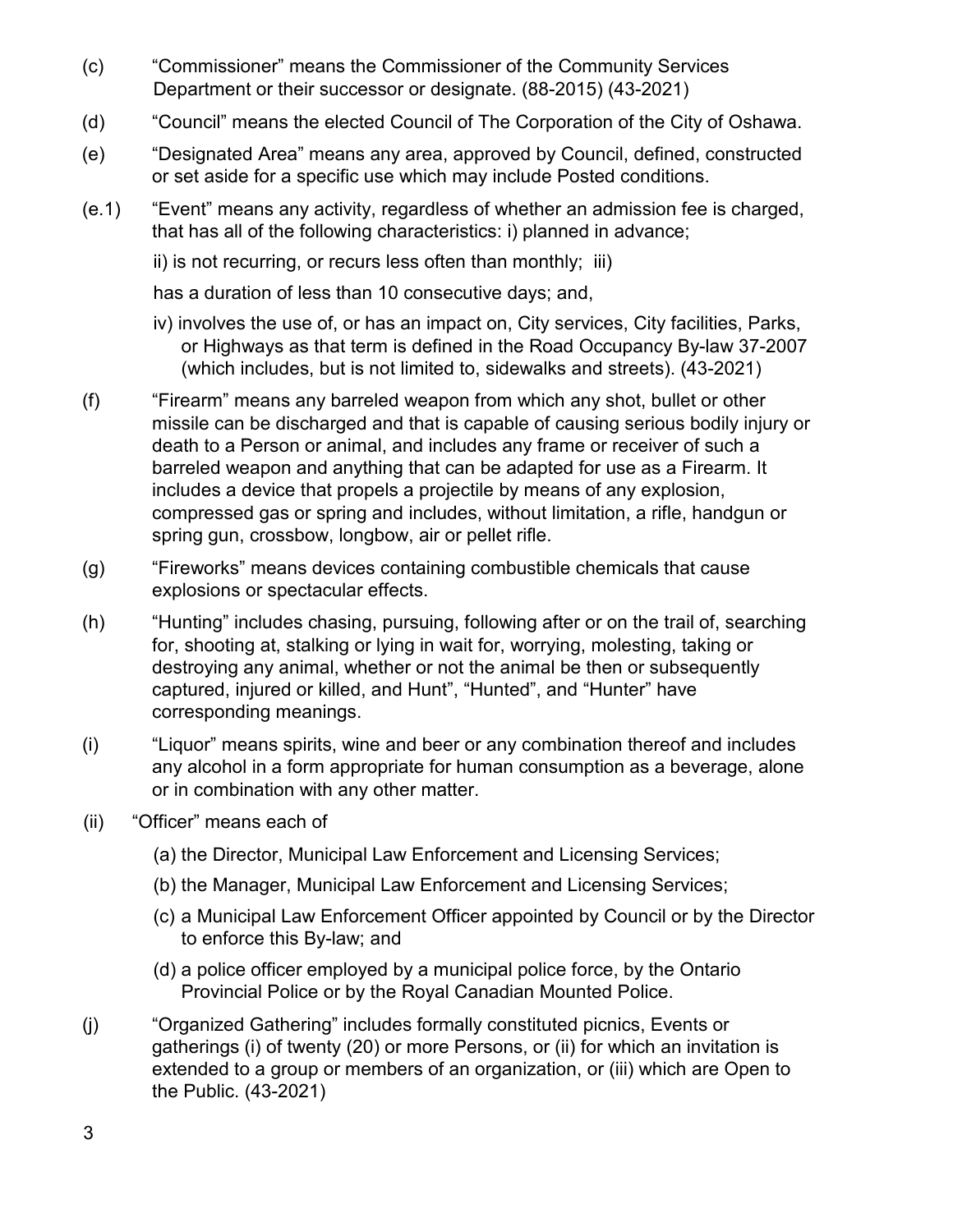(j.0) "Open to the Public", in reference to an Event or Organized Gathering, means that any of the following is true: (i) attendance at the event does not require the receipt of a personal invitation by a Person; (ii) the number of invitations to the

Event exceeds the capacity of the venue; or (iii) the event is advertised to the public; (43-2021)

- (k) "Organized Sport or Activity" means a sport, game or activity by a group or organization whether or not formally constituted and whether or not the players or members wear uniforms.
- (l) "Park" means any land, land covered by water and any portion thereof owned by or made available by lease, agreement or otherwise to the City, that is or may in the future be established, dedicated, set apart or devoted to ornament, embellishment, active or passive recreation. For the purposes of this by-law, Park includes any and all park buildings, recreation centres, structures, park trail systems, squares, gardens, woodlots, wetlands, improvements and other amenities located in or on the land.
- (m) "Permit" means a document issued by the City which authorizes or permits an Organized Gathering, Event, Organized Sport or Activity, or any other specific uses to operate within a Park. (43-2021)
- (n) "Person" includes an individual, a sole proprietorship, a partnership, an unincorporated association, a trust, a body corporate and a natural person.
- (o) Deleted (88-2015)
- (p) "Public Parking Area or Parking Space" means any area of the Park designated by the City for the purpose of providing temporary parking of a licensed Vehicle. Public Parking Areas are indicated an Authorized Sign.
- (q) "Post, Posting or Posted" refers to the erection or presence of Authorized Signs and "Posted Area" means an area where Authorized Signs are erected or displayed.
- (q.1) "Power-Assisted Bicycle" means a bicycle that,
	- (a) is a power-assisted bicycle as defined in subsection 2 (1) of the Motor Vehicle Safety Regulations made under the Motor Vehicle Safety Act (Canada),
	- (b) bears a label affixed by the manufacturer in compliance with the definition referred to in clause,
	- (c) has affixed to it pedals that are operable, and
	- (d) is capable of being propelled solely by muscular power; (68-2014)
- (r) "Vehicle" includes an automobile, truck, motorcycle, motor-assisted bicycle, farm implement or equipment, motor home, motorized construction equipment, snowmobile, boat, recreational vehicle, aeroplane, trailer or any other device which is capable of being driven, propelled or drawn by any kind of combustible, battery, solar or electric power. For the purposes of this by-law, a Vehicle excludes a wheelchair or other similar device (powered or otherwise) used by an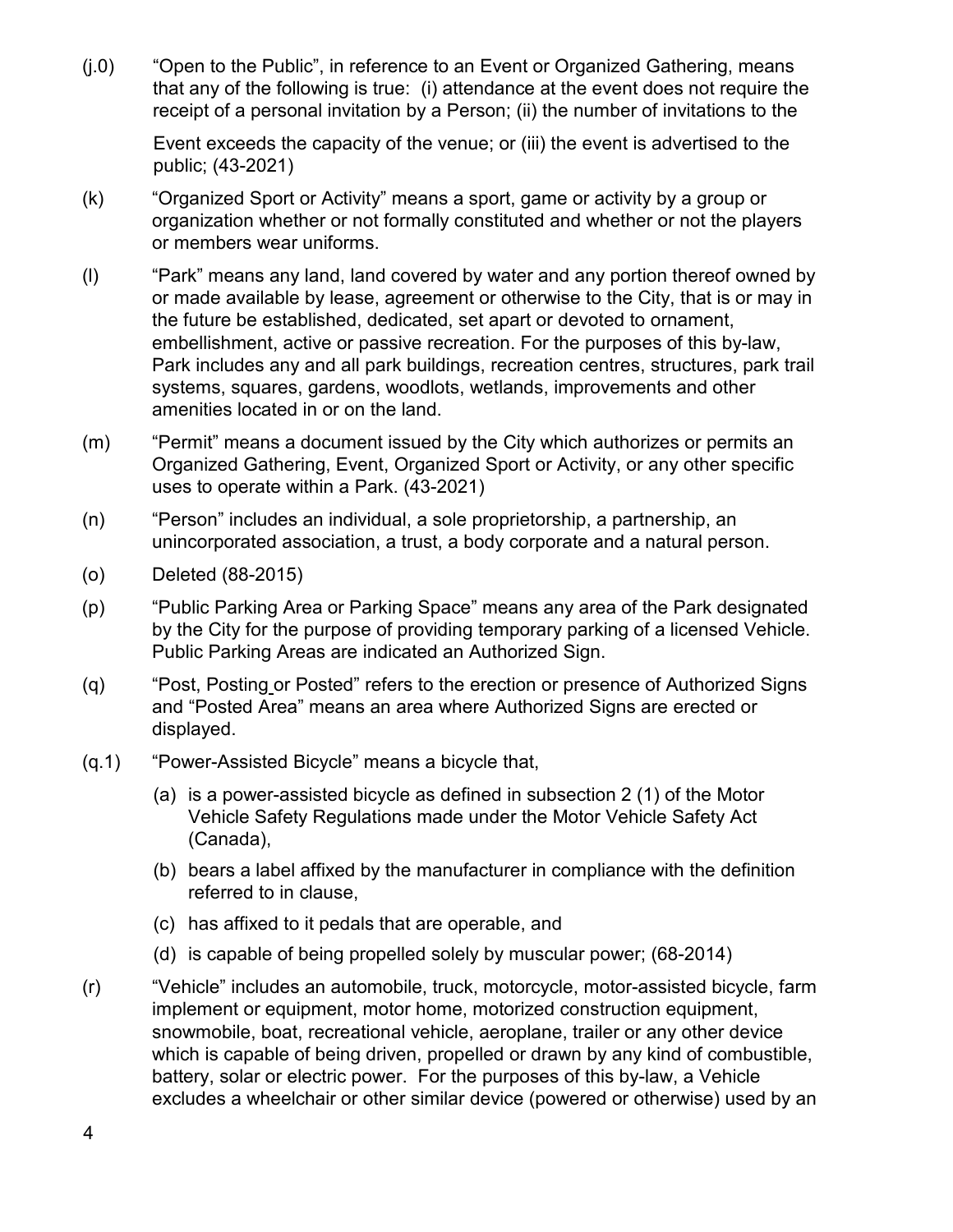individual due to disability, as well as bicycles, a Power-Assisted Bicycle, wagons, carts, skateboards and roller/in-line skates. (68-2014)

- (r.1) "Vehicle also includes a Mobile or Motorized Refreshment Vehicle pursuant to Schedule "L" of the Licensing By-law 120-2005, as amended."
- (s) "Weapon" means any device or contrivance designed for use in causing injury or death to any Person or animal, or any device designed for threatening or intimidating any Person or animal. For the purposes of this by-law, Weapon includes any Firearm.

## **Section 2.00: Delegation of Approval Authority**

- 2.01 Delegation of Authorizing Authority: The Council delegates to the Commissioner the authority to:
- (a) place and position Authorized Signs in a Park or establish a Posted Area in a Park, whether on a permanent or temporary basis, subject to Section 2.02;
- (b) review applications for Permits and issue Permits as required to give effect to the provisions of this by-law; subject to Section 2.03;
- (c) extend the open hours of a Park, as required to give effect to the provisions of this by-law, subject to Section 2.04; and
- (d) close a Park on a temporary basis to prevent overcrowding or traffic congestion, as required to give effect to the provisions of this by-law, subject to Section 2.05.
- 2.02 Approval Criteria for Placing Authorized Signs or Establishing Posted Areas: The Commissioner may approve and post an Authorized Sign which relates to uses or activities in a Park regulated under this by-law, the placement of which:
- (a) does not prejudice the safety of any member of the public;
- (b) will not result in the contravention of other applicable law; and
- (c) will be in accordance with an approved process, policy, plan or study and will improve, enhance or make safe the passive or active use of a Park.
- 2.03 Approval Criteria of Reviewing Permit Applications/Issuing Permits: Permit applications which meet the following criteria may be approved by the Commissioner:
- (a) compliance with Sections 3.01 (Application), 3.02 (Proper name), 3.03 (Fees paid) and 3.05 (Compliance with other regulatory authorities);
- (b) the approval of the Permit application will not result in the contravention of other applicable law; and
- (c) the approval of the Permit application will promote or facilitate the utilization of a Park for safe passive or active recreational purposes and the proposed activity for which the Permit is sought will not interfere unduly with the enjoyment of the Park by others.
- 2.04 Approval Criteria of Temporarily Extending Park Hours: The Commissioner may temporarily extend the hours of Parks which meet the following criteria: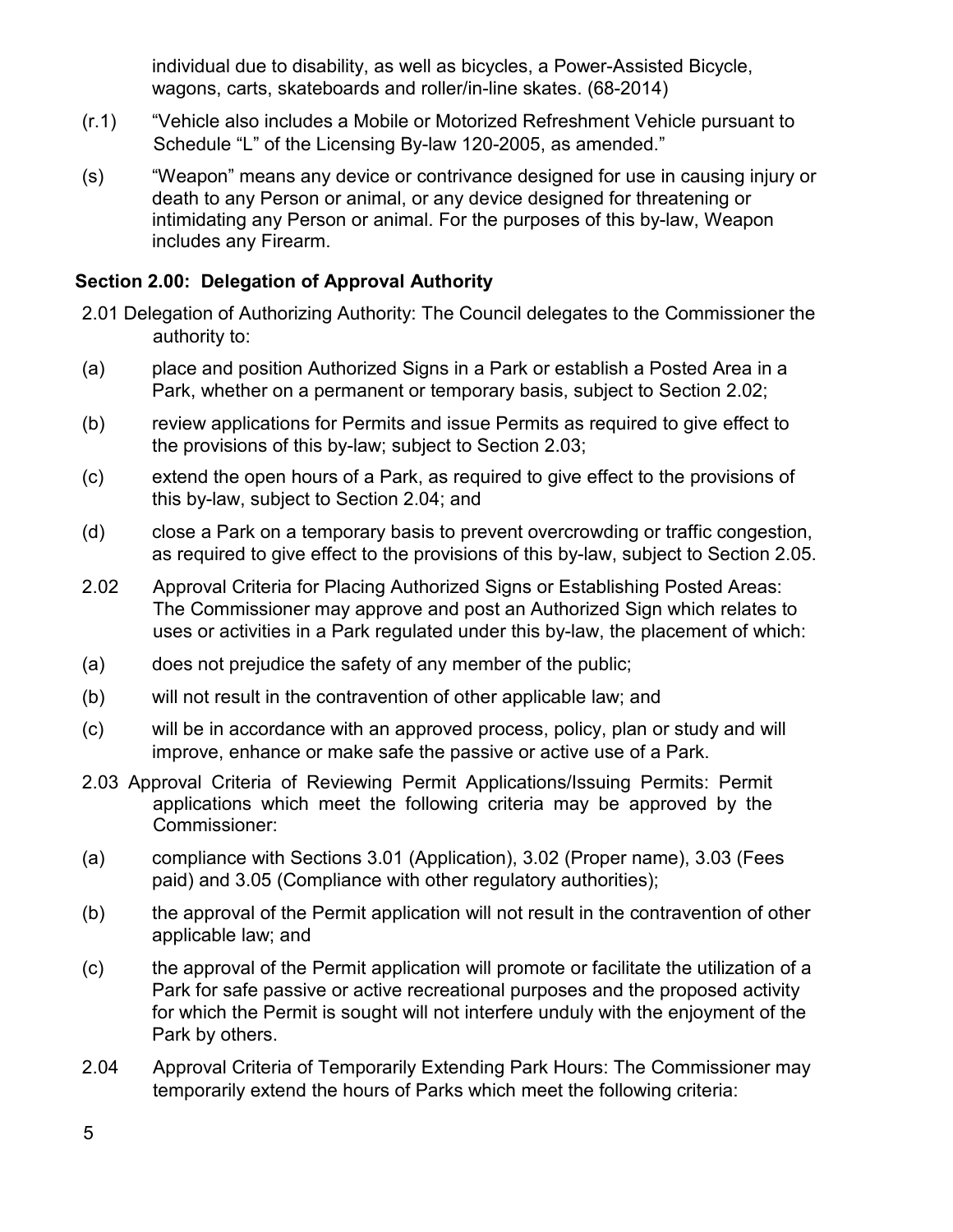- (a) a Permitted event is held within a Park. For the purposes of this by-law, a Event shall include a statutory holiday celebration or a council approved event; or (43- 2021)
- (b) an Organized Gathering.
- 2.05 Approval Criteria of Temporarily Closing a Park: The Commissioner may temporarily close any Park which meets the following criteria:
- (a) ground conditions exist which may be a hazard or the use of which may result in damage to the grounds; or
- (b) a Permitted event held within a Park, an Organized Gathering or a council approved event. (43-2021)
- 2.06 Referral to the Community Services Committee and Council: Any applicant for a Permit which, in the opinion of the Commissioner, failed to meet the criteria stipulated in Section 2.03, may apply for approval to the Community Services Committee and Council. (43-2021)
- 2.07 Every person carrying on, conducting, operating, maintaining, keeping or engaging in any business, event or activity within a park, where a permit or authorization is required by way of this by-law, or any other by-law or City Policy, as amended from time to time, shall be required to obtain a Permit prior to the commencement of any such activity. No person shall carry on, conduct, operate, maintain, keep or engage in any business, event or activity within a park without a Permit to do so. Such Permit shall be obtained prior to the commencement of any such event, business or activity held within a park. (43- 2021)
- 2.08 Notwithstanding any other provision in this by-law the Commissioner may require a Permit for any business, event or activity if they have reasonable grounds to believe that doing so is in the public's best interest. (43-2021)
- 2.09 Every Person who holds a Permit shall, in addition to any other provisions of this by-law and all Permit conditions, ensure that the Permitted activity is compliant with all applicable City by-laws and that all Persons in or upon the location which is Permitted comply with all City by-laws. (43-2021)

#### **Article 3.00: Permit Application, Fees and Issuance**

3.01 Permit Application: Applications for a Permit required under the provisions of this by-law must be completed and submitted to the City in the form and content stipulated by the Commissioner from time to time, at least ten (10) working days in advance of the proposed use/activity. The City may require Applications for a Permit not more than three (3) months in advance of a proposed use/activity with a high level of complexity, such as one that includes multiple Parks, facilities, or dates; or that requires Permits from multiple City departments. (43- 2021)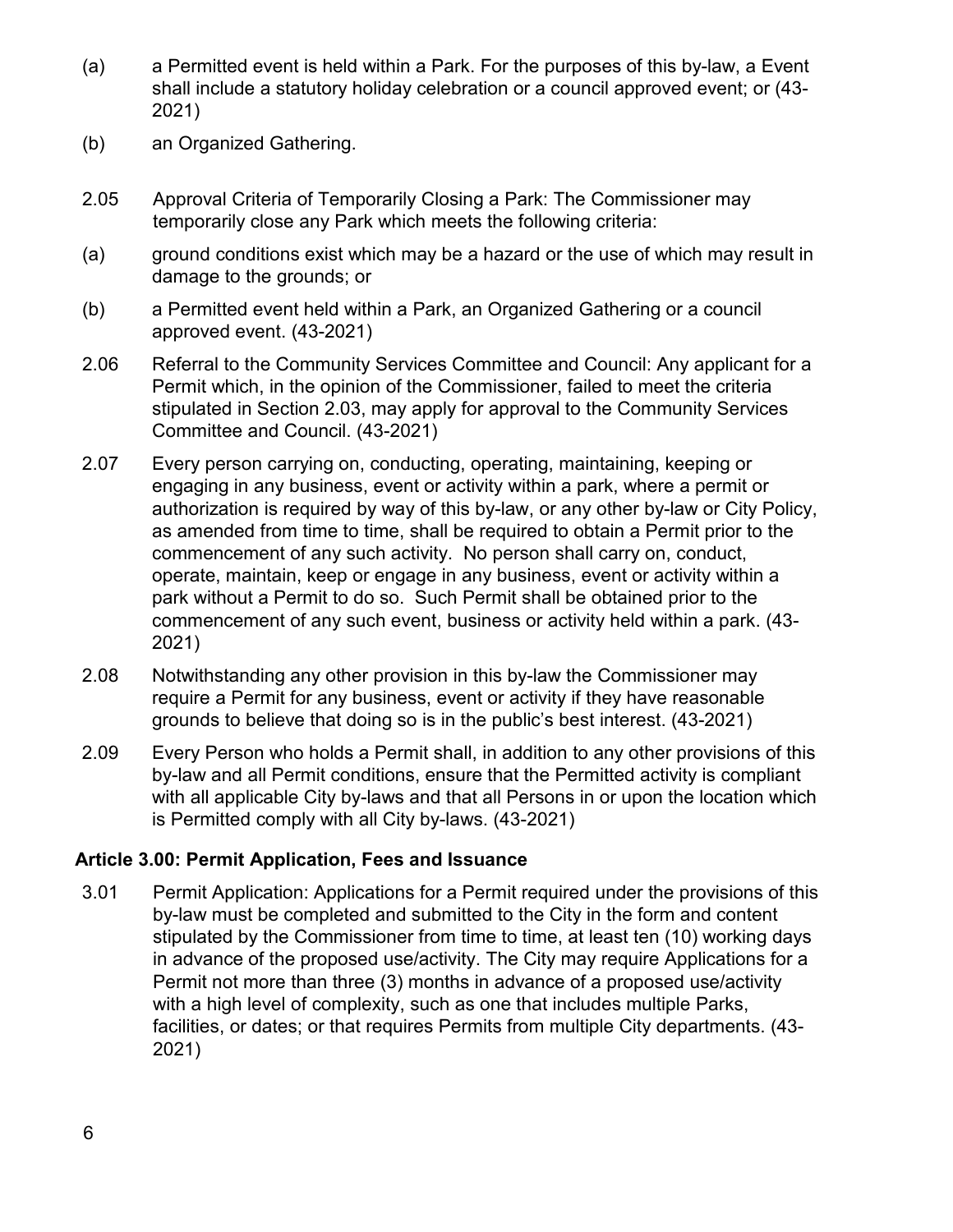- 3.02 Name of Applicant: An application for a Permit must be made in the name of the Person on whose behalf the activity/use is being undertaken and not in the name of any agent for that Person.
- 3.03 Permit Fees: Fees to be charged for applications and/or the issuance of a Permit pursuant to this by-law are prescribed are prescribed in Schedule "B" of the City's General Fees and Charges By-law 13-2003, as amended and shall be paid by an applicant prior to the issuance of a Permit. (43-2021)
- 3.04 Retention of Permit: Permit recipients must keep their Permits with them. Where the Permit recipient is a corporation, partnership or association, the

Permit shall remain at all times in the possession of a partner or principal officer, whichever the case may be.

- 3.05 Compliance with other Governmental/Public Authority Bodies: The issuance of a Permit shall not relieve any Person from the necessity of acquiring any other license or permit required for such activity by any governmental or public authority.
- 3.06 Municipality exempt from Fees: Any Permit issued to the City of Oshawa for municipal purposes, shall be exempt from payment of Fees prescribed pursuant to Section 3.03 of this by-law.
- 3.07 Permits issued for activities contemplated in this by-law may include any conditions the Commissioner sees fit. (43-2021)
- 3.08 The Commissioner may issue Permits for specific uses of a Park or part of a Park. (43-2021)

## **Article 4.00: Park Hours**

- 4.01 Park Hours: All Parks, except the area of Lakeview Park located south of Lakeview Park Drive and east of Kluane Avenue including Lakewood Park Lookout, shall be closed during the following hours:
- (a) from 10 p.m. of each day to 6 a.m. of the following day during the period April 1 to October 31 in each year; and
- (b) from 6 p.m. of each day to 6 a.m. the following day during the period November 1 of each year to March 31 of the following year (112-2006)
- 4.01.1 The area of Lakeview Park located south of Lakeview Park Drive and east of Kluane Avenue including Lakewood Park Lookout, shall be closed each day during the hours of 12 a.m. to 6 a.m.
- 4.02 For the buildings identified in Schedule "A" addressed in section 4.03 below, the area remaining open beyond normal hours of operations shall be limited to the building identified, 3 metres surrounding the outer perimeter of the parking lot adjacent to the building identified, and 3 metres surrounding the lighted area or walkway to and from the building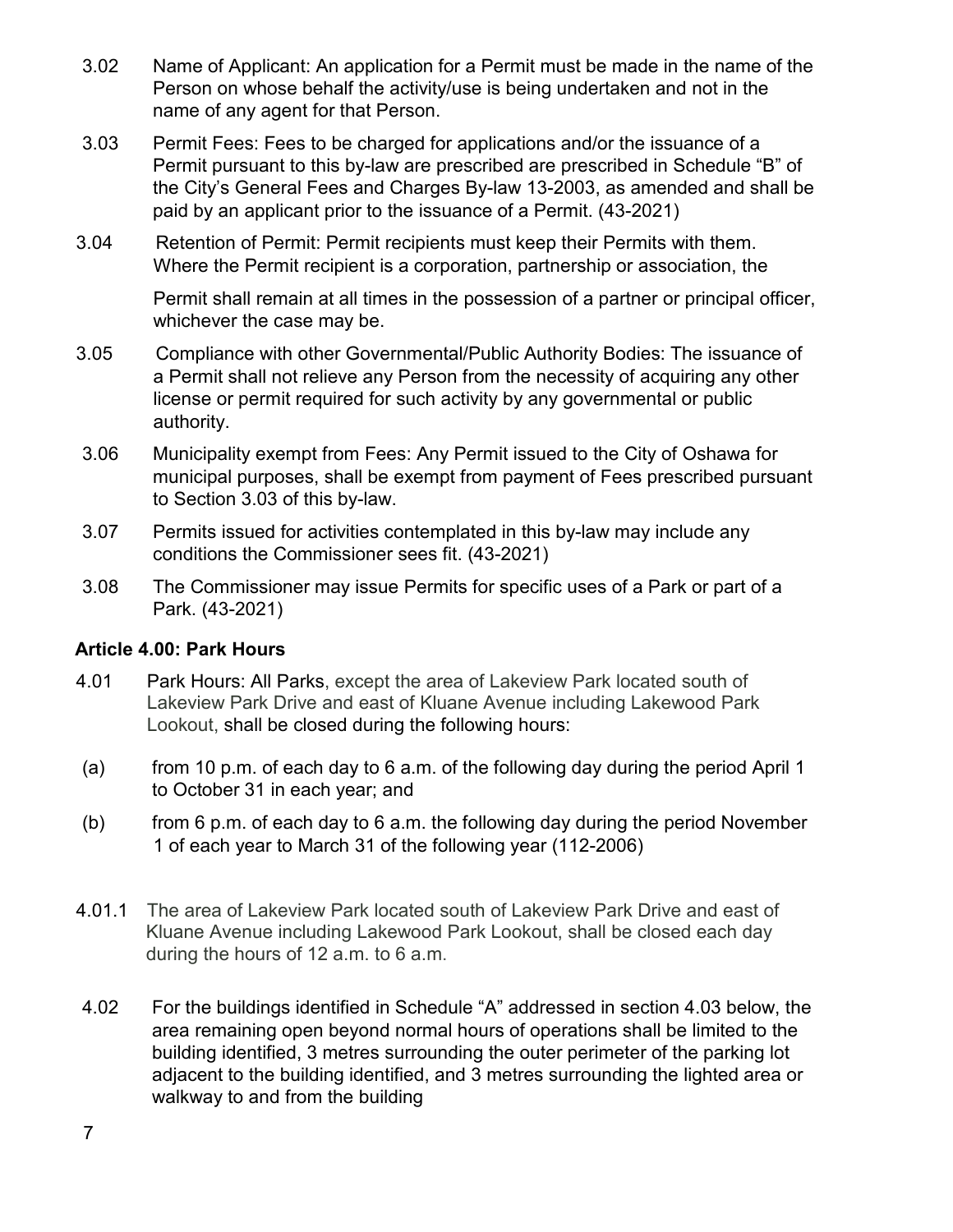- 4.03 Extended Hours/Liquor License Exception: Notwithstanding sections 4.01, 4.02 and 4.04, extended hours are permitted in respect of those Parks containing buildings as listed in Schedule "A" provided such activities are contained within the building or for which a special occasion permit/license issued by the Alcohol and Gaming Commission of Ontario has been granted, if applicable. In that event, such facilities shall close no later than 2:00 o'clock in the morning. (97- 2004, 112-2006)
- 4.04 No Entry After Hours: It shall constitute an offence for any Person, other than a police officer or a City employee carrying out their duties, to enter or remain in a Park during any period when a Park is closed, unless authorized by Permit. (43- 2021)

## **Article 5.00: Park Conduct**

- 5.01 Restricted Areas: It shall constitute an offence for any Person, while in any PARK, to enter into Designated Areas which are Posted under the authority of this By-law to prohibit or restrict admission of the public.
- 5.02 Liquor: It shall constitute an offence for any Person to bring into or keep in any Park, for any purpose, any Liquor unless such Person has received a license from the Alcohol and Gaming Commission of Ontario, as required, and a permit

has been issued pursuant to Articles 6.02 or 7.01 of this by-law. This article does not apply to activities contained within community center buildings located in Parks as listed in Schedule "A" to this By-law. Nothing in this section relieves any person from the requirement to obtain a liquor license from the Alcohol and Gaming Commission of Ontario as required pursuant to the Liquor License Act.

- 5.03 Firearms and Weapons: It shall constitute an offence for any Person, while in any Park, to be in possession of or use any Firearm or other Weapon of any kind unless authorized by agreement with the City.
- 5.04 Fireworks: It shall constitute an offence for any Person, while in any Park, to ignite, discharge or set off any Fireworks, except as a controlled and supervised Fireworks display authorized by Permit.
- 5.05 Injury, Damage and Vandalism: It shall constitute an offence for any Person, while in any Park to:
	- (a) climb any building, structure or equipment unless it was designed for climbing;
	- (b) break, injure, deface, vandalize, move or remove anything which is the property of the City, including without limitation: any flowers, vegetation, building, structure, swimming or wading pool, fountain, bridge, fence, wall, playground apparatus, bench, Authorized Sign, or equipment;
	- (c) move or remove rocks, boulders, rock faces or remove any soil, sand or wood; or
	- (d) in any manner, disturb ground which is under repair, prepared for planting, newly seeded or in an area Posted to that effect.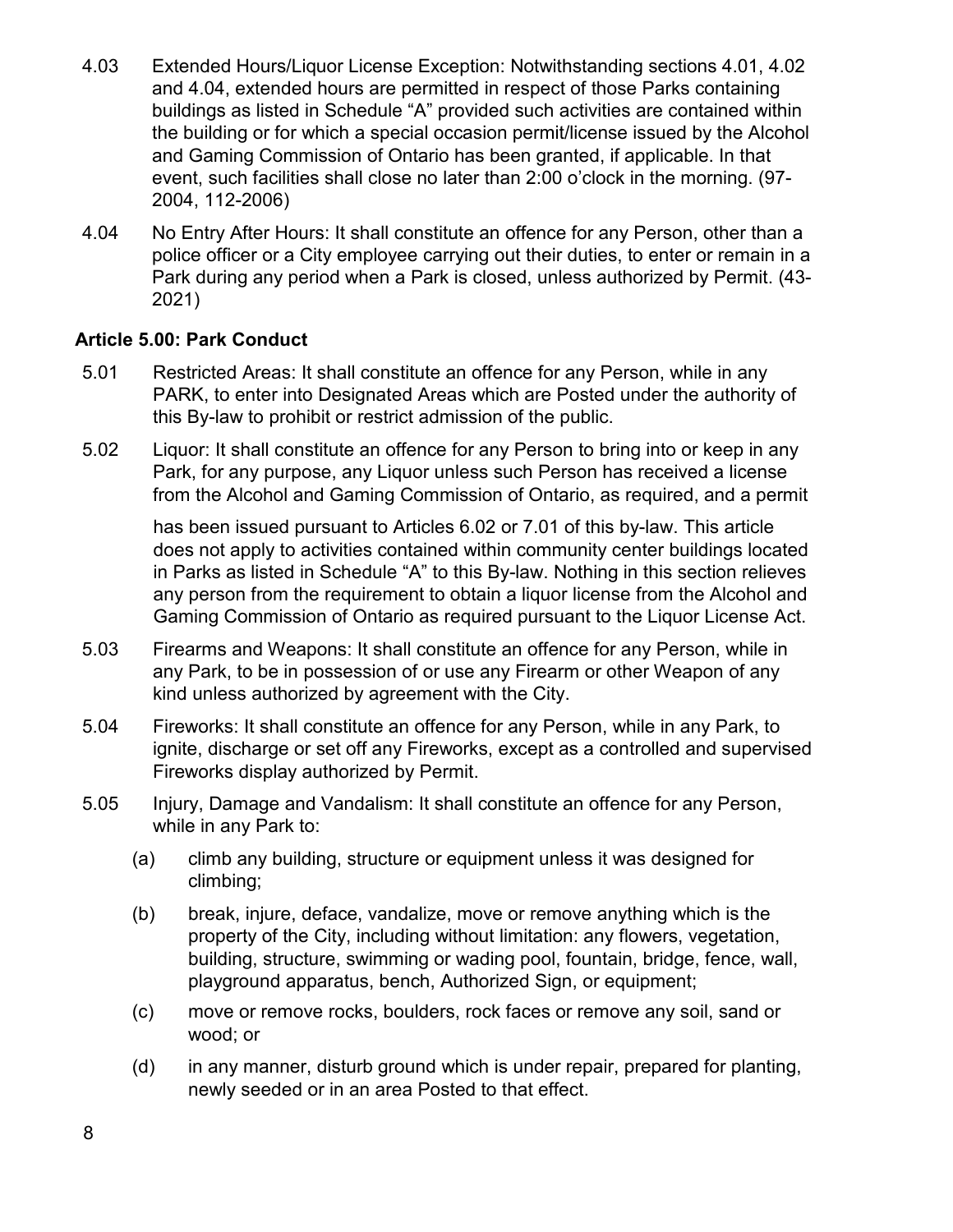- 5.05.1 "The defacing of property described in paragraph 5.05(b) of this By-law does not include artwork, including graffiti, that is authorized pursuant to a program administered by the City's Community Services Department." (37-2017)
- 5.06 Dumping: It shall constitute an offence for any Person to dump or deposit snow, fill, soil, building or construction materials, or any discarded or unused item in any Park, unless authorized by Permit. (43-2021)
- 5.07 Protection of Wildlife: It shall constitute an offence for any Person, while in any Park to Hunt, kill, attempt to kill, maim, injure, trap, feed, attempt to feed, deposit food for consumption by, collect, remove or disturb any animal, bird, nest, eggs, waterfowl, fish, worms, or other wildlife, unless authorized by an applicable governmental licensing body. (43-2021)
- 5.08 Encroachment: It shall constitute an offence for any Person to encroach upon or take possession of any Park by any means whatsoever, including, without limitation, the construction, installation or maintenance of any fence, gate, building, structure or equipment in or upon the Park, unless authorized by way of agreement with the City. For the purposes of this By-Law, the dumping or storage of any materials or the planting, grooming, landscaping or cultivating of Park property constitutes an encroachment prohibited by this Section.
- 5.09 Failure to Abide by Posted Conditions: It shall constitute an offence for any Person, while in any Park, to fail to abide by Posted conditions or Authorized Signs placed under the authority of this By-law in or upon a Park, which state

conditions for use or conduct within the Park.

- 5.10 Use at Own Risk: The use by or presence of any Person in any Park for any activity or purpose shall be entirely at their own risk. Such uses include all passive or active recreational activities, including, without limitation, use of any natural or artificial ice surface, swimming and use of playground equipment. It is the responsibility of the parent or guardian of any minor to ensure that the minor is adequately supervised at all times while on or in any Park.
- 5.11 It shall constitute an offence for a Person operating a Bicycle or Power-Assisted Bicycle to fail to,
- (a) operate the Bicycle or Power-Assisted Bicycle in an area so designated,
- (b) travel at safe speeds,
- (c) obey signage,
- (d) yield to pedestrians,
- (e) keep right unless passing,
- (f) use a bell, horn or verbal indication when passing,
- (g) use caution around pedestrians,
- (h) dismount when crossing streets, and
- (i) operate the Bicycle or Power-Assisted Bicycle in a safe and prudent manner to the satisfaction of the Officer in their sole opinion. (68-2014) (43-2021)

9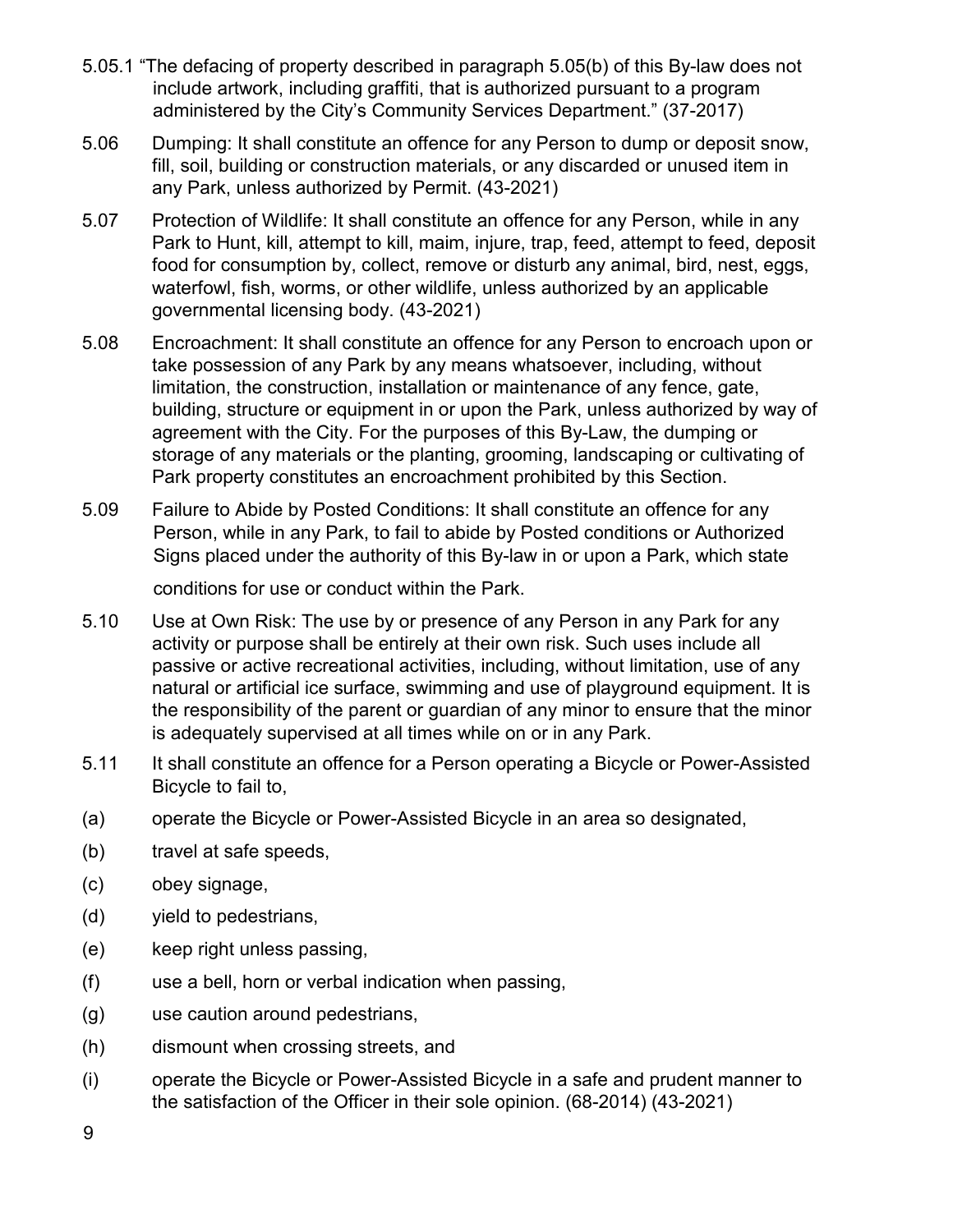#### **Article 6.00: Park Use**

- 6.01 Fires and Barbecues: It shall constitute an offence for any Person, while in any Park, to:
- (a) start, set or maintain an open air fire or permit to be started, set or maintained an open air fire except pursuant to By-law 73-2012, as may be amended from time to time; or
- (b) operate a Barbeque in any Park except where authorized by the Commissioner. (88-2015)
- 6.02 Organized Gatherings: It shall constitute an offence for any Person, while in any Park, to:
- (a) hold, organize or permit an Organized Gathering, unless authorized by Permit; or
- (b) interfere with an Organized Gathering authorized by Permit.
- 6.03 Amplifiers and Loud Speakers: It shall constitute an offence for any Person, while in any Park, to operate speakers loudly or operate amplifying equipment, unless authorized by Permit.
- 6.04 Camping and Lodging: It shall constitute an offence for any Person, while in any Park, to dwell, camp, lodge or to erect any tent, shelter or structure of any kind, unless authorized by Permit.
- 6.05 Bathing and Swimming: It shall constitute an offence for any Person, while in any Park, to:
- (a) fail to obey the instructions of any lifeguard or other authorized Person, while in or adjacent to any public swimming pool or natural body of water; or
- (b) swim, bathe or wade in the waters of any fountain or ornamental pond.
- 6.06 It shall constitute an offense for a person to use a restroom or change-room in a Park other than the washroom or change-room set aside for the gender identity or gender expression with which the person is most comfortable. Notwithstanding the foregoing, a person under the care of their parent or guardian may use the same restroom or change-room as their parent or guardian. (43-2021)
- 6.07 No person shall loiter in any washroom or change-room in any park, or conduct themselves in such a manner as to be objectionable to another person using, or in the vicinity of, said washroom or change-room. (43-2021)
- 6.08 Distribution in Parks: It shall constitute an offence for any Person, while in any Park, to sell, offer to sell, or distribute one or more articles for distribution unless the distribution is part of another activity for which a Permit has been granted. For the purposes of this section, 'articles for distribution' means goods, paraphernalia, articles of trade, commodities, merchandise, wares, foodstuffs, confections, and any other items or products of any kind held by a person for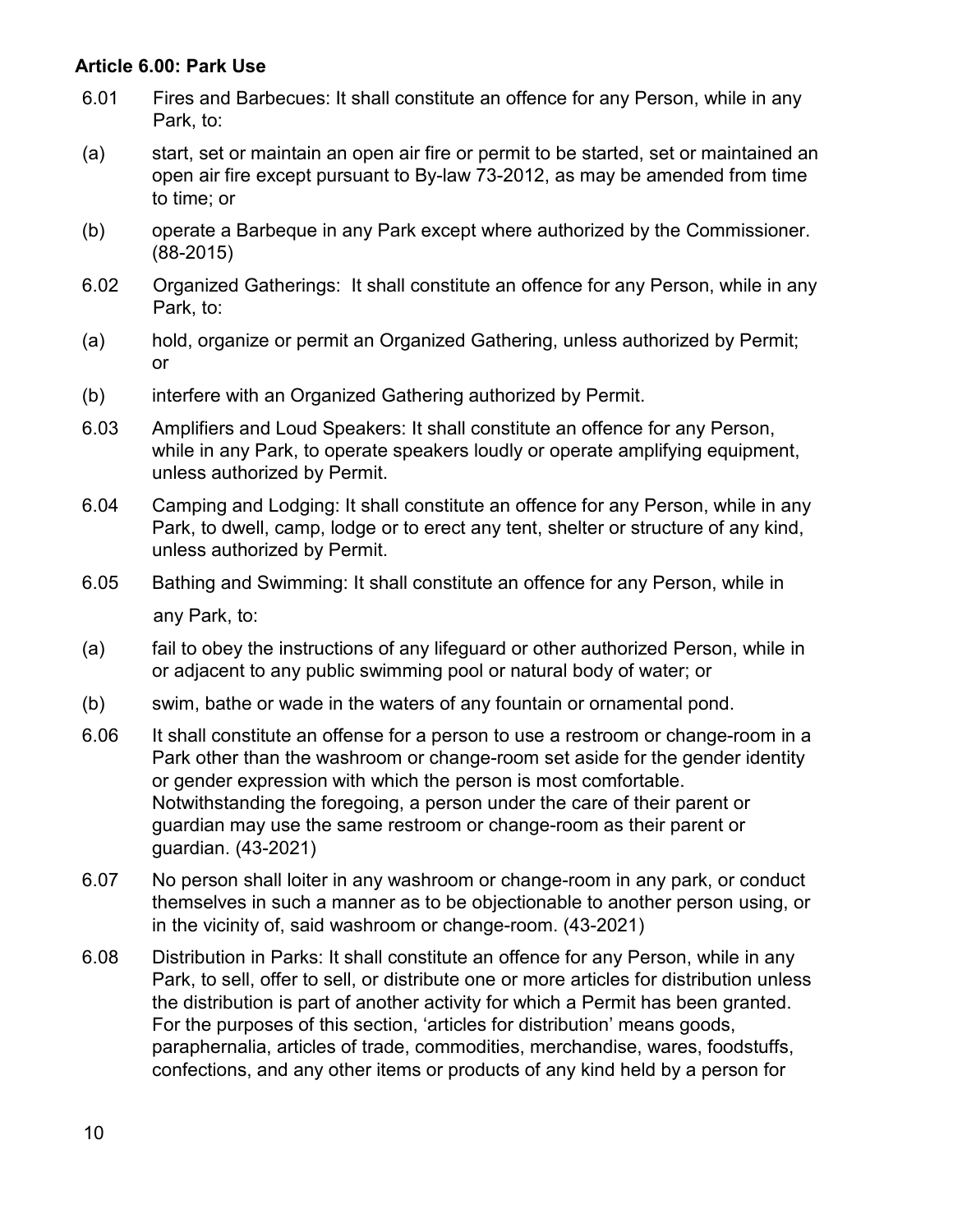subsequent sale or distribution to another person, and includes any structures or apparatus used to display the articles. (43-2021)

## **Article 7.00: Games, Sports and Organized Activities**

- 7.01 Engaging in Organized Sport or Activity: It shall constitute an offence for any Person, while in any Park, to:
- (a) Arrange or engage in an Organized Sport or Activity, unless authorized by Permit; or
- (b) interfere with an Organized Sport or Activity authorized by Permit.
- 7.02 Designated Areas for Participation: It shall constitute an offence for any Person, while in any Park, to take part or assist in any activity involving thrown or otherwise propelled objects such as balls, paintball guns, stones, arrows or javelins except in Designated Areas set apart for these forms of recreation.
- 7.03 Gambling and Wagering: It shall constitute an offence for any Person, while in any Park, to gamble or wager unless authorized by a City-issued lottery license or a license issued by the Alcohol and Gaming Commission.
- 7.04 Fishing: It shall constitute an offence for any Person, while in any Park, to fish in an area Posted to prohibit this activity.
- 7.05 Golfing: It shall constitute an offence for any Person, while in any Park, to practice golf or strike a golf ball.
- 7.06 Remote-Controlled or other Powered Devices: It shall constitute an offence for any Person, while in any Park, to operate any remote-controlled or other powered devices, including model versions of aircraft, boats, rockets and vehicles, unless permitted in a Designated Area or authorized by Permit.
- 7.07 Aircraft: It shall constitute an offence for any Person to tether, launch or land any fixed-wing aircraft, helicopter, hot air balloon, hang glider, ultralight aircraft or similar conveyance in any Park, unless authorized by Permit.
- 7.08 Skating: It shall constitute an offence for any Person, while on any natural or artificial ice surface located in any Park, to:
- (a) engage in speed skating unless authorized by Permit; or
- (b) skate or act in such manner as to interfere with, endanger or disrupt any other Person, wildlife or vegetation.
- 7.09 Skiing, Tobogganing and Sledding: It shall constitute an offence for any Person, while in any Park, to cross-country or downhill ski, toboggan, snowboard, skibob, or sled in any areas Posted to prohibit these activities.

## **Article 8.00: Vehicles in Parks**

- 8.01 Prohibited Activity: It shall constitute an offence for any Person:
- (a) while in any Public Parking Area or Parking Space to instruct, teach, or coach any Person in the driving or operation of a Vehicle; or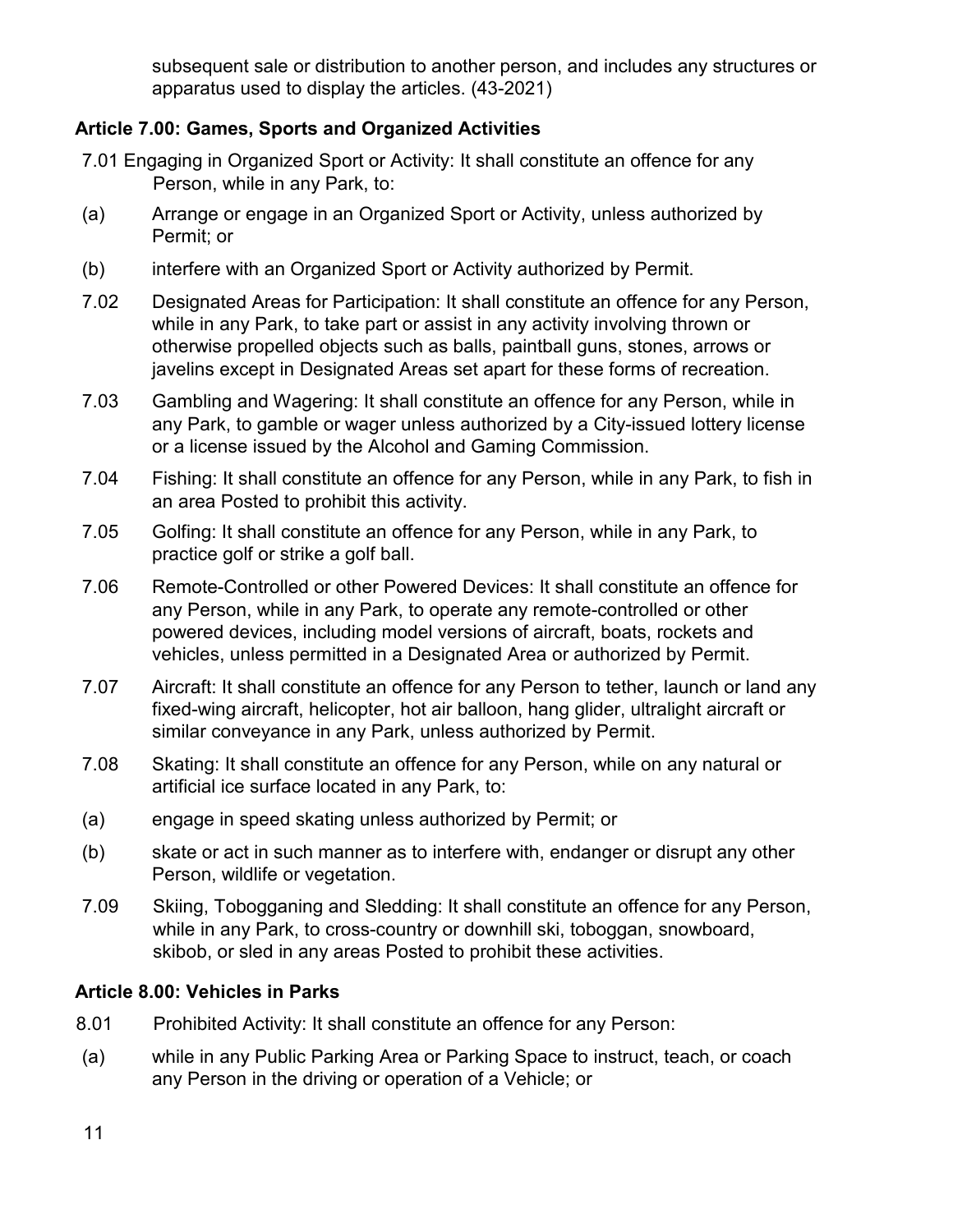(b) to Park, drive or operate any Vehicle in any Park, except in those areas designed for that use, which include Public Parking Areas, driveways or roadways or those areas designated by the Commissioner.

### **Article 9.00: Regulation and Enforcement**

- 9.01 Park Fees: The City may from time to time prescribe fees for the use of a Park, or building/facility/amenity located in or upon it.
- 9.02 Exclusions and Exemptions: This by-law shall not apply to:
- (a) the drivers, operators or other personnel of ambulances, police or fire department vehicles engaged in the performance of emergency duties;
- (b) employees or agents of the City while engaged in works or services undertaken for or on behalf of the City in any Park.
- 9.04 Enforcement: The provisions of this By-law may be enforced by any Officer.
- 9.05 Staff authority: An Officer or any Oshawa municipal employee has authority, in the course of their assigned duties, without limitation, to: (43-2021)
- (a) inform any Person of the provisions of this by-law and to request compliance with the by-law; or
- (b) order any Person believed by the officer or employee to be contravening or to have contravened any provisions of this by-law to(i) remove from the Park any device or item owned by or in the control of the Person which the officer or employee believes is or was or is about to be involved in the contravention of this by-law; or
- (ii) leave the Park.
- 9.06 Revocation of Permission/Permit: Where any Person contravenes any of the provisions of this by-law, or fails to comply with any order referred to in

Subsection 9.04(b), the permission or Permit, whichever the case may be, of such Person to remain in the Park, may be revoked. 9.06 Revocation or Suspension of Permission/Permit: Where any Person contravenes any of the provisions of this by-law, or fails to comply with any order referred to in Subsection 9.05(b), the permission or Permit of such Person, whichever the case may be, may be revoked or suspended by an Authorized Person. Where a permission or Permit is suspended, an Authorized Person may re-instate the permission or Permit upon being satisfied that the contravention or lack of compliance which gave rise to the suspension has been rectified. (43-2021)

- 9.07 Offences Created: Each Person who contravenes any provision of this By-law is guilty of an offence and on conviction is liable to a fine of:
- (a) Not less than \$300 and not more than \$5,000;
- (b) Not less than \$400 and not more than \$10,000 for a second conviction of the same offence; and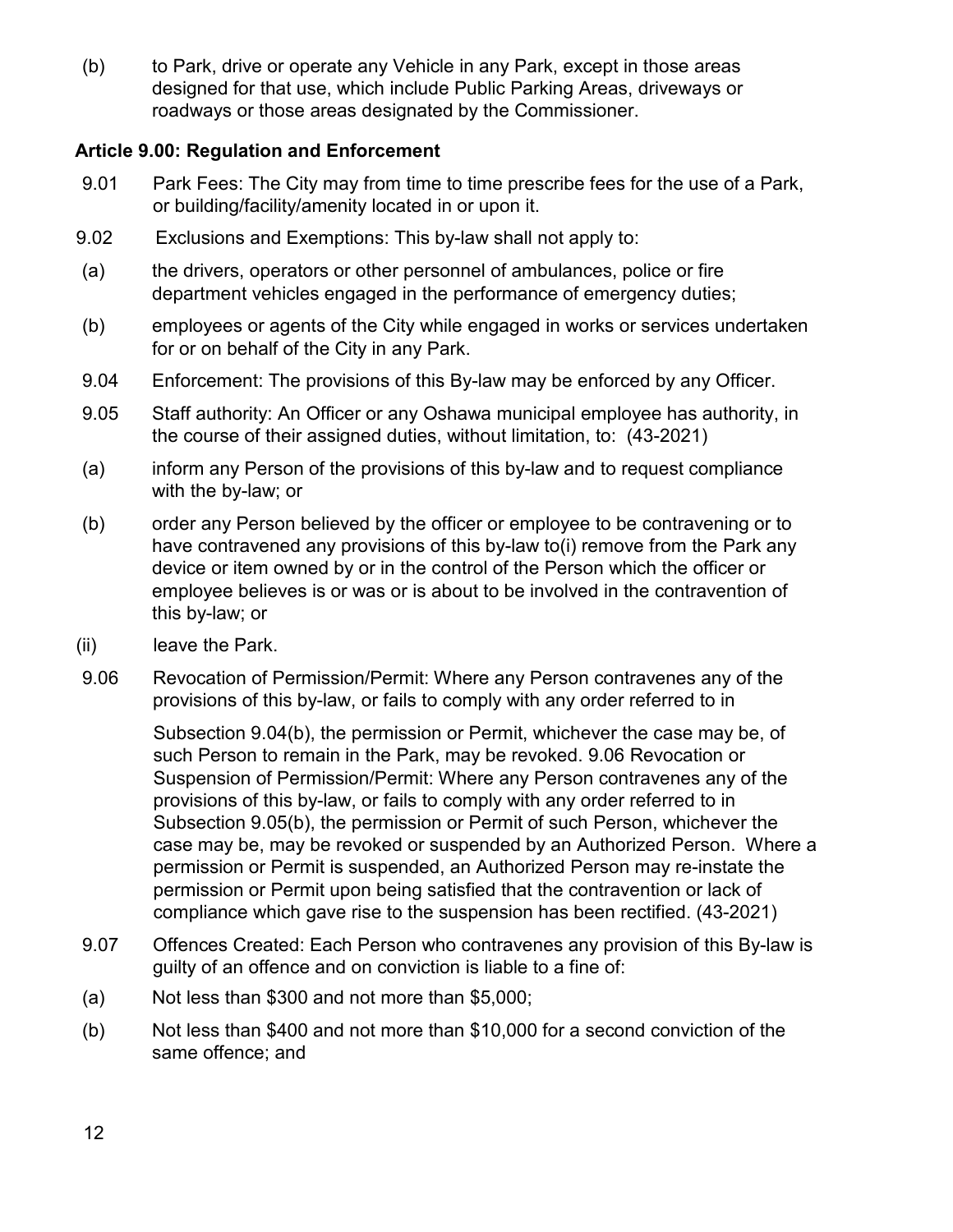- (c) not less than \$500 and not more than \$25,000 for a third or subsequent conviction of the same offence." (88-2015)
- 9.08: "Prosecution under this by-law shall not preclude any other legal actions required to recover damages required to repair, replace or restore damaged real or personal property, as he case may be. (88-2015)
- 9.09 Administrative Monetary Penalties: Administrative Penalty Process By-law 632013 applies to each administrative penalty issued pursuant to this by-law. (882015)
- 9.10 Tiered and Escalating Administrative Monetary Penalties:
	- i) Each Person who contravenes any provision of this By-law shall, upon issuance of a penalty notice in accordance with Administrative Penalty Process By-law 63-2013, be liable to pay to the City an administrative penalty.
	- $ii)$  If a Person receives a penalty notice in accordance with the City's Administrative Penalty Process By-law 63-2013 for a contravention of the Parks and Facilities By-law, and the Person has not received a penalty notice for the same contravention within one (1) calendar year or less, the Person shall be liable to pay to the City a tier one (1) administrative penalty amount for that contravention in the amount of \$250.
	- iii) If a Person receives an additional penalty notice for the same contravention of the Parks and Facilities By-law within one (1) calendar year or less from the date of the penalty notice containing a tier one (1) administrative penalty amount, the Person shall be liable to pay to the City a tier two (2) administrative penalty amount for that contravention in the amount of \$350.
	- iv) If the Person receives a subsequent penalty notice for the same contravention of the Parks and Facilities By-law within one (1) calendar year or less from the date of the penalty notice containing a tier two (2) administrative penalty amount, the Person shall be liable to pay to the City a tier three (3) administrative penalty amount for that contravention in

the amount of \$450.

v) If the Person receives any subsequent penalty notices for the same contravention of the Parks and Facilities By-law within one (1) calendar year or less from the date of the penalty notice containing a tier three (3) administrative penalty amount, the Person shall be liable to pay to the City a tier three (3) administrative penalty amount for that offence in the amount of \$450. (43-2021)

## **Article 10.00: General**

10.01 Repeal: By-law 81-83 and all amendments thereto are hereby repealed.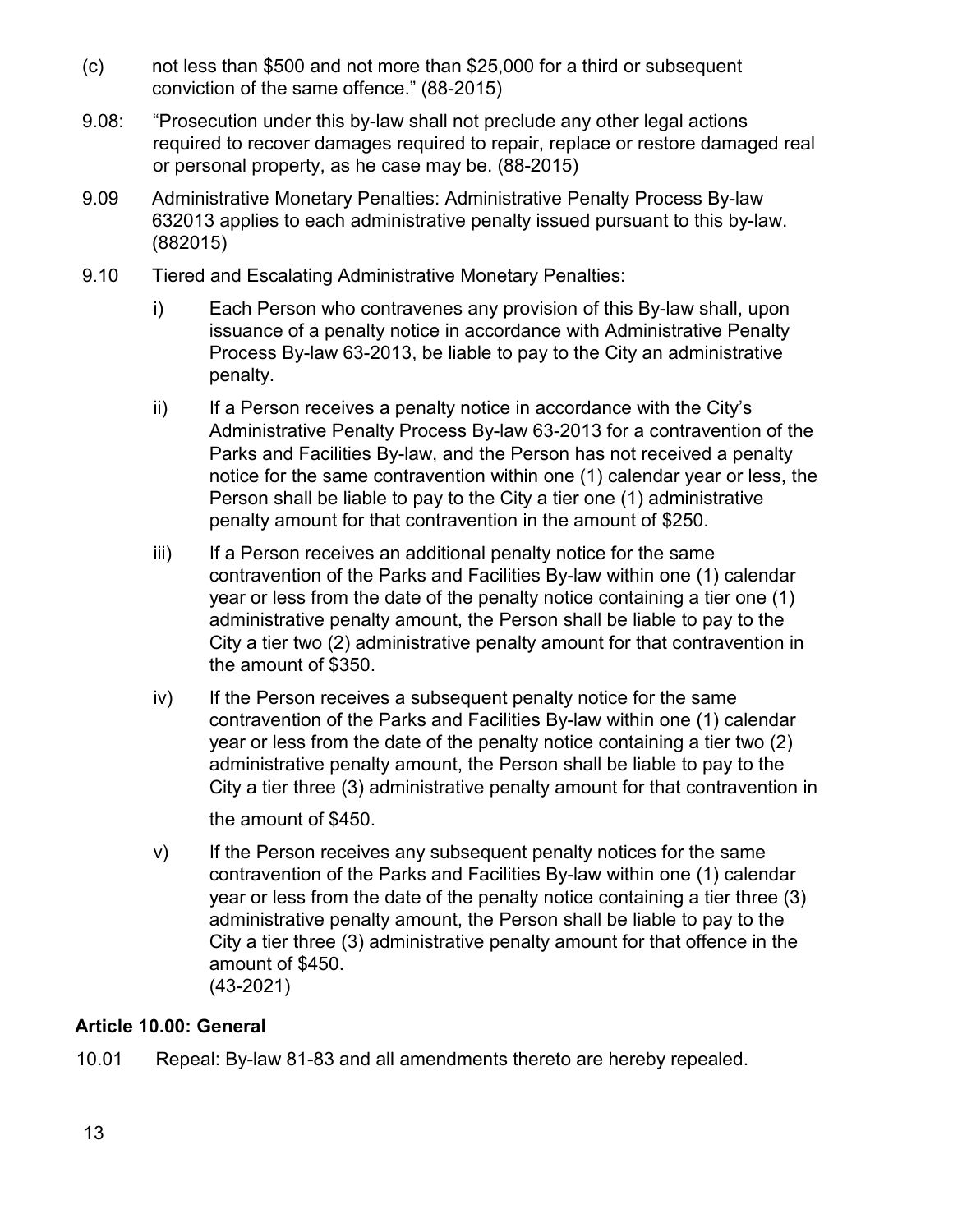- 10.02 Effective Date: The by-law shall come into force and take effect upon its date of third and final reading.
- 10.03 Interpretation: All words and personal pronouns relating to words contained in this by- law shall be read and construed with the number and gender of the person or persons referred to in each case. (43-2021) By-law approved this second day of October, 2000.

### **Schedule "A"**

City of Oshawa Parks By-law 83-2000 Schedule of Community Center Buildings Bathe Community Centre, 298 Eulalie Ave, Oshawa Childrens Arena, 155 Arena St, Oshawa Civic Recreation Complex, Centennial Pool & Civic Fields, 99 Thornton Rd S, Oshawa (43-2021) Columbus Community Centre, 3365 Simcoe St N, Columbus, Oshawa Connaught Community Centre, 435 Jarvis St, Oshawa Cordova Valley Park, 811 Glen St., Oshawa (88-2015) Donevan Recreation Complex, 171 Harmony Rd S, Oshawa Fernhill/Nipigon Community Centre, 144 Fernhill Blvd, Oshawa Glen Stewart Community Centre, 201 Cabot St, Oshawa Harman Community Centre, 799 Douglas St, Oshawa Harmon Park Arena, 829 Douglas St, Oshawa Kingside Community Centre, 537 Tennyson Ave, Oshawa Lake Vista Community Centre, 450 Emerald Ave, Oshawa Lakefront West Park, Phillip Murray Ave, Oshawa Lakeview Park, Lakeview Park Ave, Oshawa Laval Community Centre, 475 Salisbury St, Oshawa Delpark Homes Centre, 1661 Harmony Road, Oshawa (43-2021) North Oshawa Park, 1139 Mary Street N, Oshawa (88-2015) Northview Community Centre, 150 Beatrice St E, Oshawa Rundle Community Centre, 241 Park Rd S, Oshawa South Oshawa Community Centre, 1455 Cedar Street, Oshawa Southmead Community Centre, 103 Kawartha Ave, Oshawa Storie Community Centre, 101 Mill St, Oshawa Sunnyside Community Centre, 260 McKim St, Oshawa Thornton Community Centre, 210 Thornton Rd N, Oshawa